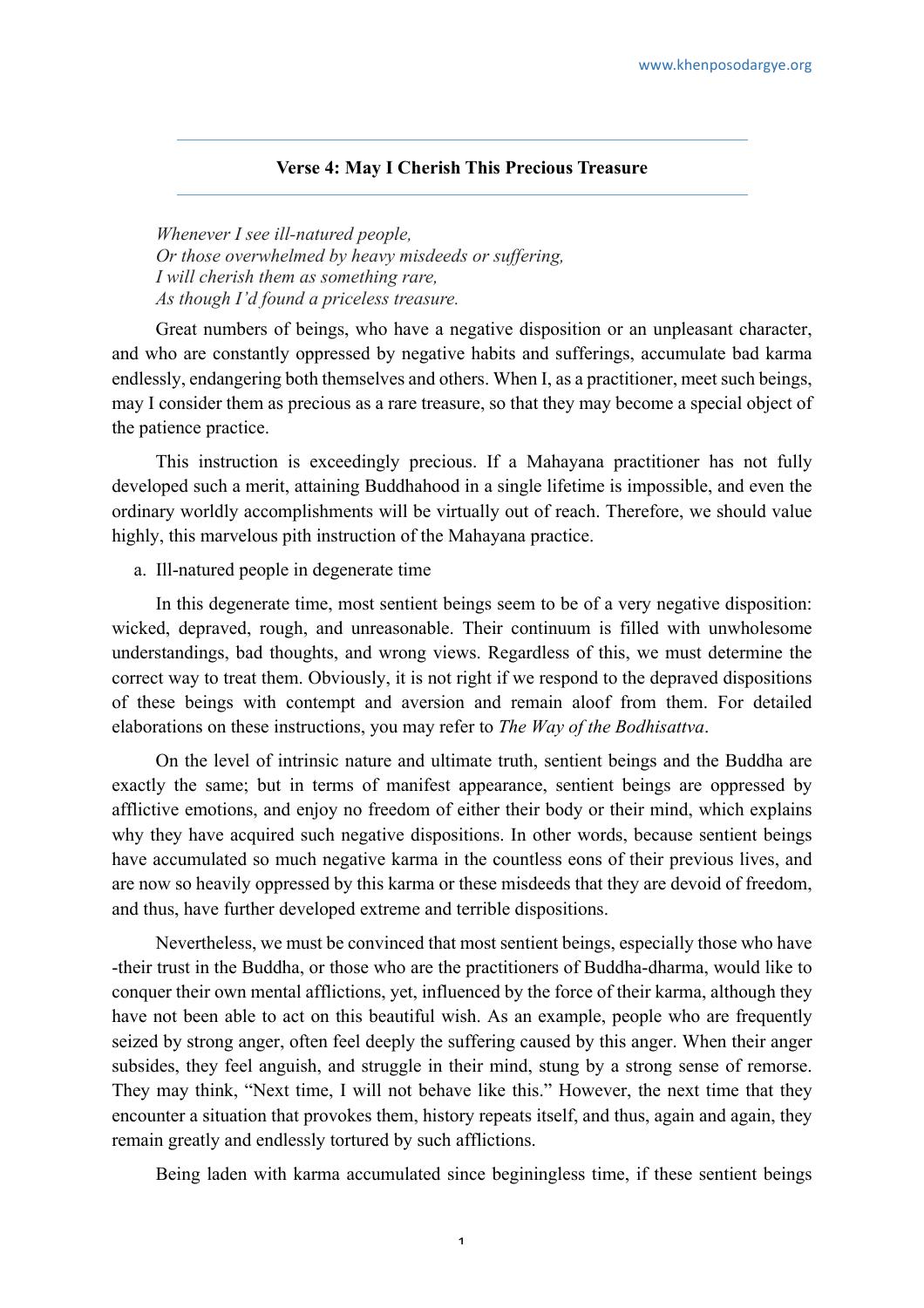cannot sever these afflictions at their root in the course of this life through enthusiastic perseverance and practice, their next life will be one that is even more pathetic, more miserable, and one in which they have even less freedom. Eventually, they will fall into three lower realms and suffer countless, endless, and unfathomable misery.

Particularly in this day and age, the majority of beings, due to a lack of freedom in their bodies and minds, tend to do harmful deeds to other living beings. These actions may take place at any time, in any place and often without any reason. We practitioners, if our mental afflictions have not yet been removed, are still mortals that can be affected by external conditions. Inevitably, we will have to face harm from evil beings, and endure pain and anxiety. How should we, then, react to such situations? We should react using the key instructions given here. This verse has some resemblance to the second instructions of this text, but this one provides us with further illustrations on the pith instruction of deeper practice.

## b. Cherish them as something rare

Although there are all kinds of sentient beings who may have strong attachments, strong anger, strong ignorance, strong arrogance, or strong doubt, we cannot let aversion or aloofness towards them arise within ourselves. Actually, it is impossible for us not to interact with them, which has been explained in the first verse of this text. And in *The Thirty-Seven Practices of a Bodhisattva*, it is also mentioned that:

*For a bodhisattva who desires the joys of virtue, All who harm him are like a precious treasure. Therefore, to cultivate patience toward all, Without resentment, is the practice of a bodhisattva.*

Whenever sentient beings harm us, we should give rise neither to aversion nor to anger, on the contrary, we should receive them as a great jeweled treasure. This instruction is easier said than done. It is very difficult to even contemplate this, let alone to carry it out in action. However, we must first understand the reason behind, and progressively learn how to put it into practice. All things are difficult before they are easy. Habits become second nature by getting used to them, little by little. Before long, we begin to act in these ways naturally. For instance, when we first tried to learn to use a computer, we might have been confused by its complicated operating procedures, but once we grew skillful on it, using a computer became a convenient way to do our work. When we begin to practice this spiritual instruction, we may also feel that it is difficult to become accustomed to. But if we keep trying, with the blessing of our guru combined with our own constant practice, we will finally find ourselves capable of applying it freely in our association with different kinds of people.

As was said by Shantideva: "Even if I cannot develop compassion towards all such people, who, through the arousal of disturbing emotions, set out to try to kill me, and so forth, I should at least refrain from being angry." And once, Venerable Dromtonpa asked Lord Atisha: "If people beat me, curse me, or try to kill me, what should I do?" To this, Lord Atisha replied in a way that was fairly close in its meaning to Thogme Zangpo's answer to this same question,

*If, in return for not the slightest wrong of mine, Someone were to cut off even my very head,*